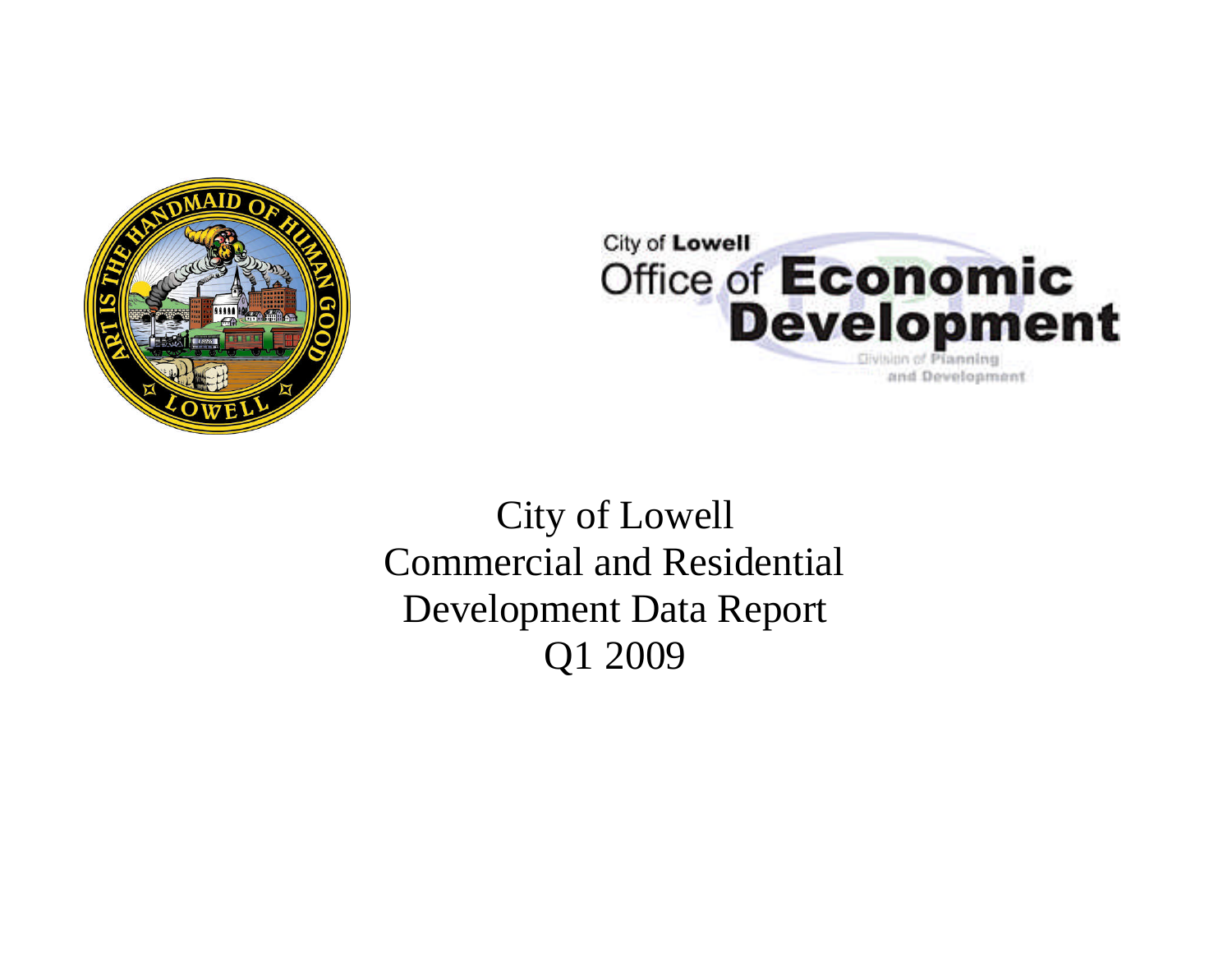



# **City of Lowell Division of Planning and Development Development Data**

The Commercial and Residential Development Data Report keeps an update of commercial and residential being developed in the City of Lowell. This data is reported on a quarterly basis and is distributed to City department and the general public. This information tracks development progress from permitting and construction to completion. Criteria for the data report are:

- Commercial projects totaling over 10,000 square feet.
- Residential projects of four or more units that are new construction or rehab/renovation projects.

Projects meeting the criteria will be categorized by status, which include:

- Board Project Review/Approval = development under review or approval by Planning Board, Historic Board or Zoning Boards of Appeal
- $\bullet$  Permitting = building permit under review by Building Department
- Under Construction = development received Building Permit
- Complete = project received Certificate of Occupancy (CO) or Temporary CO.

Any questions or comments about the Development Data Report to: Theresa Park Director of Economic Development City of Lowell Division of Planning and Development JFK Civic Center 50 Arcand Drive, Lowell MA, 01852 Phone: 978-446-7200 Fax: 978-446-7014 Email: Tpark@lowellma.gov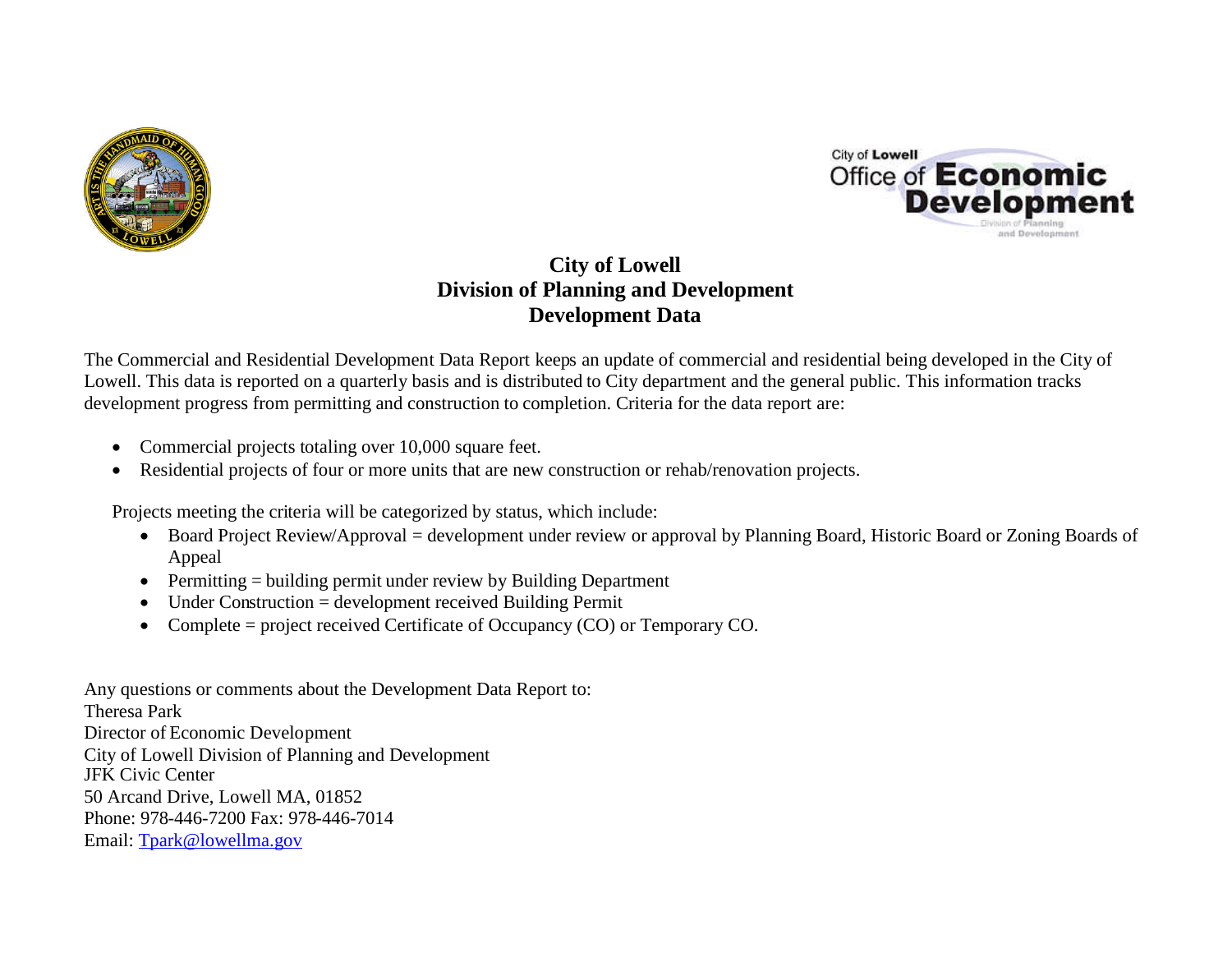## **City of Lowell Development Data Report**

## **Commercial Projects**

#### **Status: Board Review/Approval**

| Project<br><b>Address</b>              | <b>Developer</b><br><b>Name</b>                             | Date<br>Approved                        | <b>Project Use</b>      | <b>Parcel Size</b> | <b>Gross Floor</b><br>Area | Number of<br><b>Units</b> | <b>Unit Sizes</b><br>(SqFt) | <b>Investment</b> | Add'l Info                                                              |
|----------------------------------------|-------------------------------------------------------------|-----------------------------------------|-------------------------|--------------------|----------------------------|---------------------------|-----------------------------|-------------------|-------------------------------------------------------------------------|
| 392<br>Chelmsford<br>St/Burger<br>King | North Kendall<br>Properties                                 | Jan. 2008                               | Restaurant              | 24,750             | 2,223                      | N/A                       | N/A                         | tbd               | Project on<br>hold.                                                     |
| 40 Perkins<br>Place                    | Perkins Ames,<br>LLC                                        | March<br>2008                           | Parking<br>Garage       | 70,757             | N/A                        | N/A                       | N/A                         | tbd               | 360 parking<br>spaces                                                   |
| 868<br>Middlesex St                    | Mejia<br>Management<br>Group                                | March<br>2008                           | Mixed Use               | 22,552             | 2,500                      | N/A                       | N/A                         | tbd               |                                                                         |
| 1235 Bridge<br><b>St</b>               | Valley<br>Properties, Inc.                                  | Aug. 2008                               | Retail/Market<br>Basket | 387,708            | 110,500                    | N/A                       | N/A                         | tbd               |                                                                         |
| 1141 Bridge<br><b>Street</b>           | Meng & Lun<br>Ly Ung                                        | Jan. 2009                               | Commercial              | 16,826             | 6,000                      | N/A                       | N/A                         | tbd               |                                                                         |
| 62 Lewis St.                           | Hellenic<br>Housing LLC<br>& Hellenic<br>Orthodox<br>Church | Planning<br>Board<br>approval<br>2/2/09 | Parking                 | 37,261             | N/A                        | N/A                       | N/A                         | tbd               | Demolish 2<br>resid. bldgs.<br>$\&$ replace w/<br>55 parking<br>spaces. |

#### **Status: Under Construction**

| Project<br><b>Address</b>    | <b>Developer</b><br><b>Name</b> | Date<br>Approved | <b>Project Use</b> | <b>Parcel Size</b> | <b>Gross Floor</b><br>Area | Number of<br><b>Units</b> | <b>Unit Sizes</b><br>(SqFt) | Investment      | Add'l Info                        |
|------------------------------|---------------------------------|------------------|--------------------|--------------------|----------------------------|---------------------------|-----------------------------|-----------------|-----------------------------------|
| 235 Father<br>Morrisette     | <b>Tremont Yard</b><br>LLC      | Oct. 2008        | Mixed Use          | 73,000             | 53,000                     | N/A                       | N/A                         | $$10.5$ million | The frame is<br>99%<br>complete   |
| 229 Stedman<br><b>Street</b> | Daly General<br>Contracting     | April 2008       | Commercial         | 34,100             | 17,040                     | N/A                       | N/A                         | \$1.8 million   | The frame is<br>100%<br>completed |
| 790<br>Chelmsford<br>St.     | National<br>Development         | Feb. 2009        | Retail<br>(Lowes)  | 1,146,934          | 153,000                    | N/A                       | N/A                         | tbd             |                                   |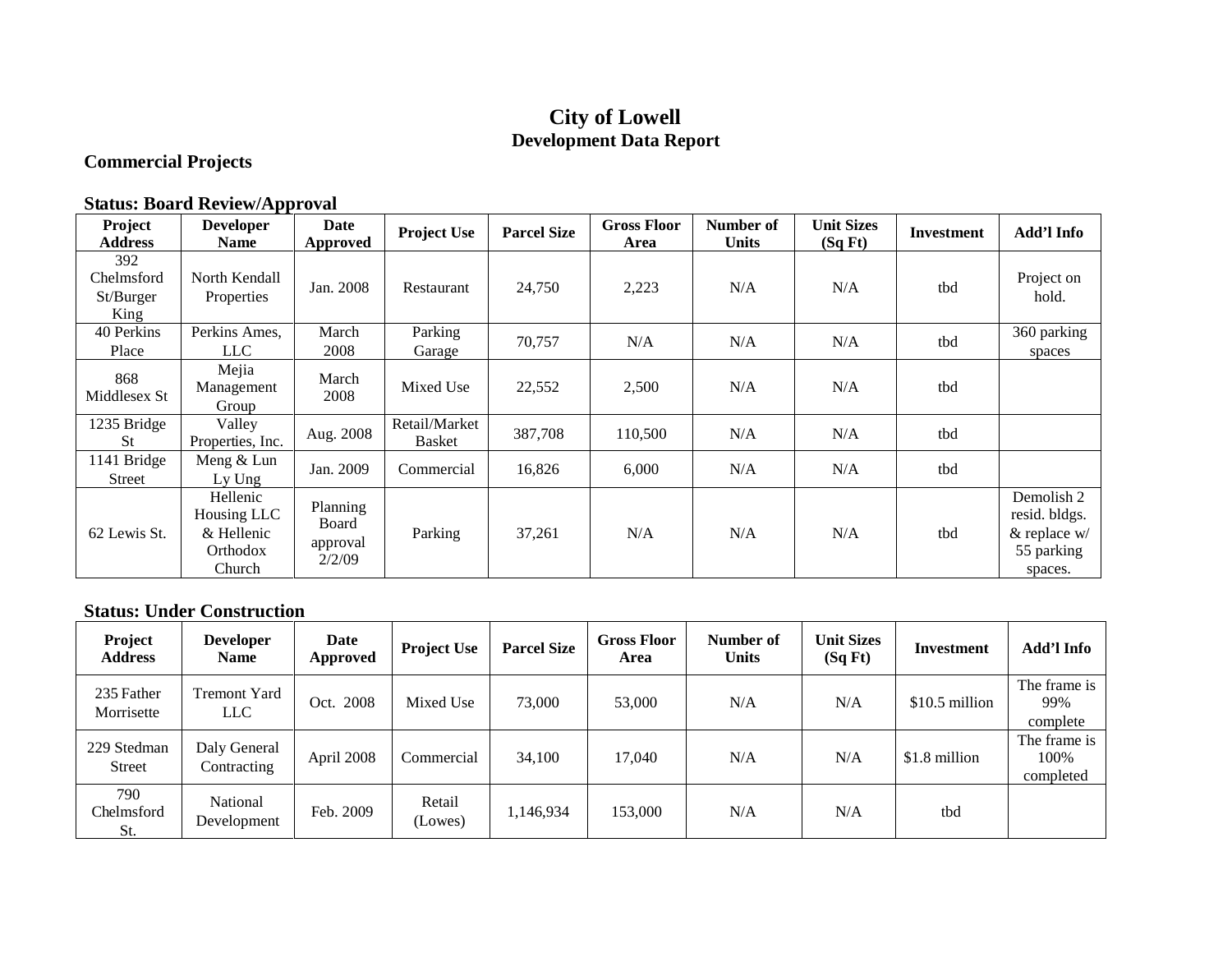| 119 Plain St. | Target | 2009<br>March | Retail<br>Target) | 473,461 | 137,000 | N/A | $N$ //<br>19/H | tba |  |
|---------------|--------|---------------|-------------------|---------|---------|-----|----------------|-----|--|
|---------------|--------|---------------|-------------------|---------|---------|-----|----------------|-----|--|

**Total Gross Floor Area: 481,263 SF**

## **Residential Projects**

#### **Status: Board Review Approval**

| <b>Project Address</b>                           | <b>Developer Name</b>          | Date Approved             | <b>Parcel Size</b> | <b>Gross Floor</b> | Number of    | <b>Unit Sizes</b> | Investment | Add'l Info |
|--------------------------------------------------|--------------------------------|---------------------------|--------------------|--------------------|--------------|-------------------|------------|------------|
|                                                  |                                |                           |                    | Area               | <b>Units</b> | (SqFt)            |            |            |
| 200-206 Rogers                                   | Rogers Street                  | Jan. 2008                 | 39,006             | 8.494              | 12           | N/A               | tbd        |            |
| St.                                              | Association LLC                |                           |                    |                    |              |                   |            |            |
| 760 Merrimack<br>St./St. Joseph's<br>High school | Coalition for A Better<br>Acre | May 2008                  | 19,593             | 36,634             | 22           | N/A               | tbd        |            |
| 117 Marginal St.                                 | <b>Brasi Development</b>       | Public hearing<br>2/19/09 | 180,753            | 171,092            | 156          | N/A               | tbd        |            |

#### **Status: Under Construction**

| <b>Project Address</b> | <b>Developer Name</b>    | Date Approved       | <b>Parcel Size</b> | <b>Gross Floor</b> | Number of    | <b>Unit Sizes</b> | Investment   | Add'l Info            |
|------------------------|--------------------------|---------------------|--------------------|--------------------|--------------|-------------------|--------------|-----------------------|
|                        |                          |                     |                    | Area               | <b>Units</b> | (SqFt)            |              |                       |
| 76-80 Rogers           |                          |                     |                    |                    |              |                   |              | 1 <sup>st</sup> Phase |
| St/Condominiums        |                          |                     |                    |                    |              | 2,703             | \$348,000    | completed; $2nd$      |
| at Concord             | Rogers & Perry LLC       | Jan. 2008           | 94,612             | 94,605             | 35           |                   |              | Phase under-          |
| Crossing               |                          |                     |                    |                    |              |                   |              | construction          |
| 40 Perkins             | Perkins Ames, LLC        | <b>March</b> , 2008 | 55,558             | 212,219            | 183          | 940               | tbd          |                       |
| 104 West Meadow        | Loon Hill                |                     |                    |                    |              |                   |              | 2 homes               |
| Road/Rita Street       |                          | June 2008           | 308,845            | N/A                |              | ~1,300            | \$140,000    | completed,            |
| Extension              | Development              |                     |                    |                    |              |                   |              | still on-going        |
|                        |                          |                     |                    |                    |              |                   |              | 62 units have         |
| Rivers Edge Rd         | Single Family/<br>Duplex | Jan. 2004           | ,490,0000          | N/A                | 181          | 1,300             | \$20 million | been                  |
|                        |                          |                     |                    |                    |              |                   |              | completed             |

**Total Number of Housing Units: 594**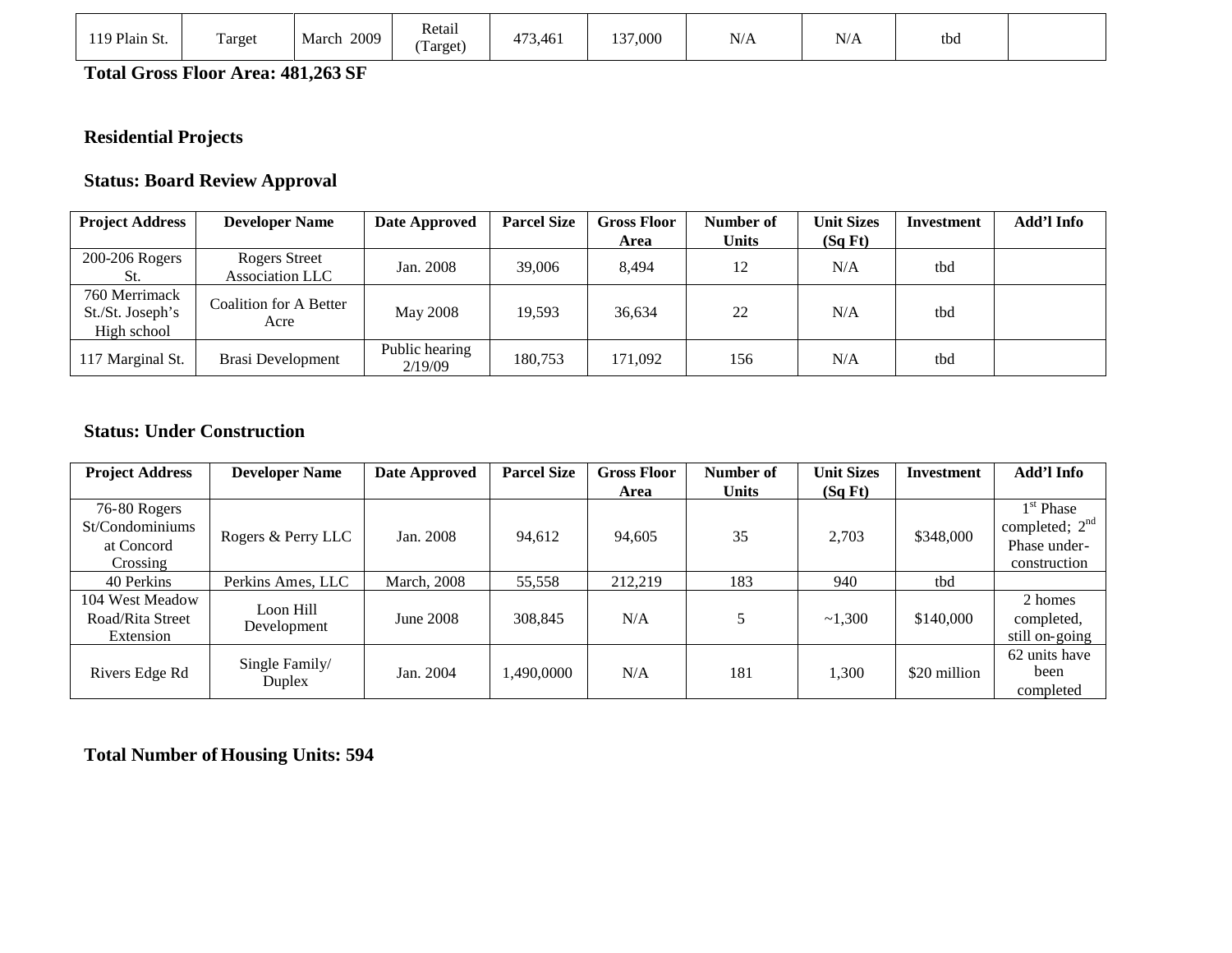# **Development Data Completed Projects**

#### **Commercial Projects Completed in 2009**

| <b>Project Address</b>        | <b>Gross Floor Area</b> |
|-------------------------------|-------------------------|
| 612 Dutton St (Dunkin Donuts) | 2,800                   |
|                               | $0.200$ $0.00$<br>m     |

**Total Floor Area: 8,380sf**

#### **Commercial Projects Completed in 2008**

| <b>Project Address</b>               | <b>Gross Floor Area</b> |
|--------------------------------------|-------------------------|
| 585 Middlesex St (Nobis)             | 18,207                  |
| 25 Wood Street                       | 7,150                   |
| 1519-1527 Middlesex St               | 9,970                   |
| 14 Perry Street                      | 8,289                   |
| 621 Dutton Street                    | 3,600                   |
| 318 Bridge Street (new CVS)          | 11,800                  |
| 92-98 Middle St (Village Smokehouse) | 12,125                  |

**Total Floor Area: 71,141 sf**

#### **Residential Projects Completed in 2008**

| <b>Project Address</b>                | <b>Total # Of Residential Units</b> |
|---------------------------------------|-------------------------------------|
| 1975 Middlesex St (Multiview Estates) |                                     |
| Rivers Edge Rd (Phase I)              |                                     |

**Total Number of Units: 97**